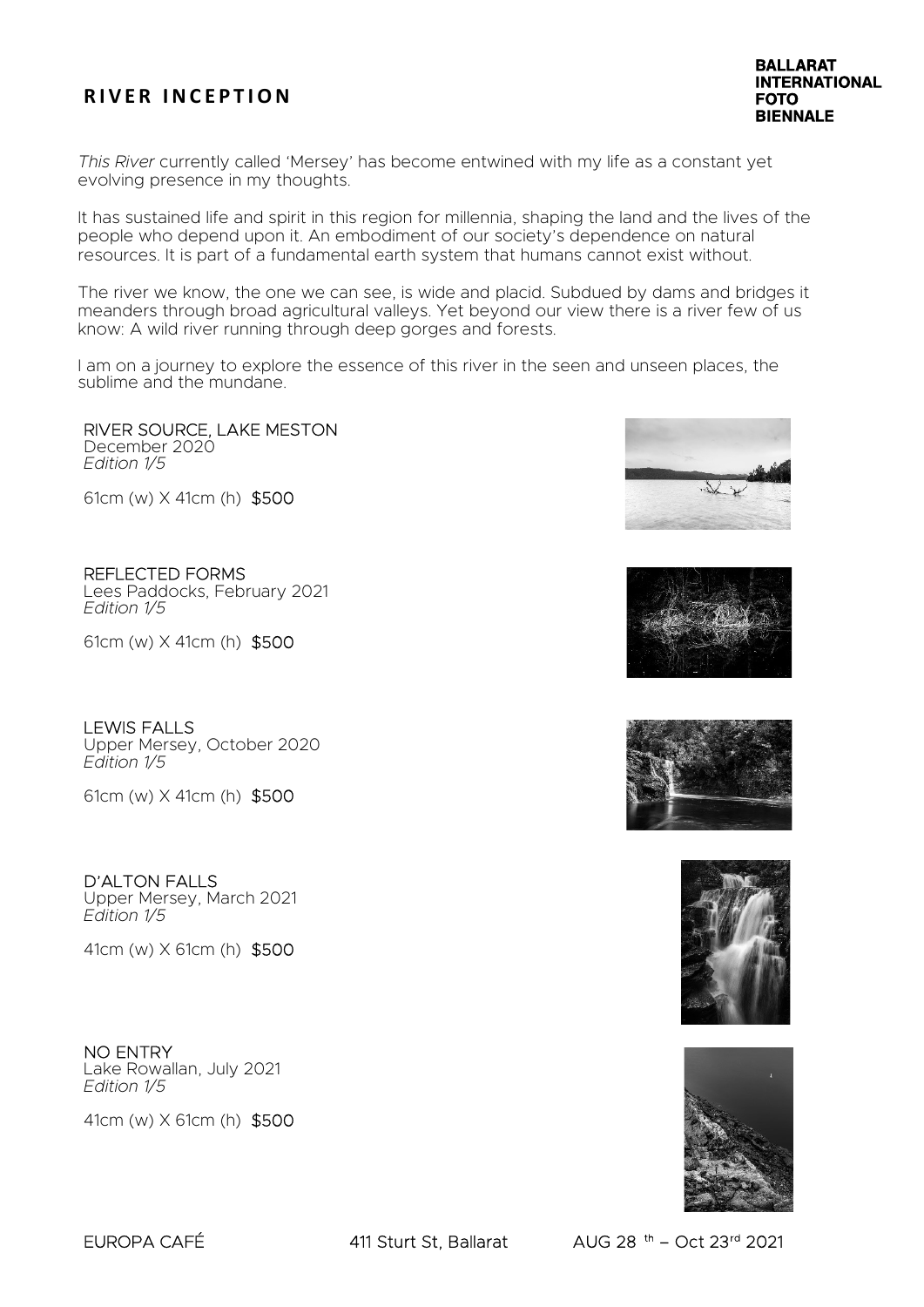TRUNCATED REFLECTIONS Lake Rowallan, July 2020 Edition 1/5

61cm (w) X 41cm (h) \$500

**DISTRUBANCE** Lake Parangana, August 2020 Edition 1/5

61cm (w) X 41cm (h) \$500

SHADOW FORMS Lake Rowallan, August 2020 Edition 1/5

61cm (w) X 41cm (h) \$500

FLOOD RELIC Dogs Head Reserve, August 2020 Edition 1/5

61cm (w) X 41cm (h) \$500

LIMESTONE NICHE Echo Valley, June 2021 Edition 1/5

41cm (w) X 61cm (h) \$500

PASSAGE OF TIME Alum Cliffs, May 2020 Edition 1/5

61cm (w) X 41cm (h) \$500

LANDMARK Native Rock, February 2020 Edition 1/5

61cm (w) X 41cm (h) \$500

#### **BALLARAT INTERNATIONAL FOTO BIENNALE**















EUROPA CAFÉ 411 Sturt St, Ballarat AUG 28 th – Oct 23rd 2021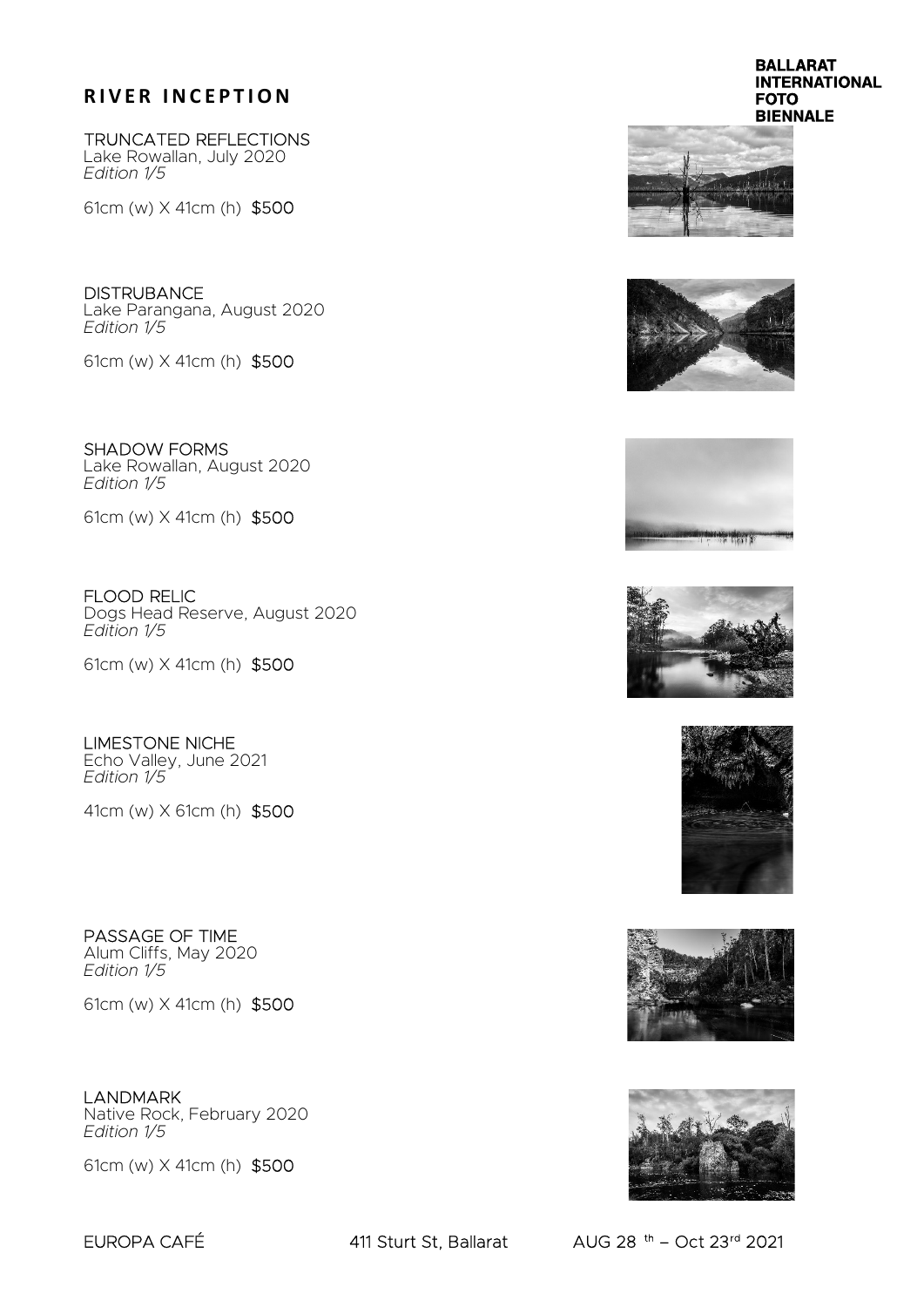STRANDED BRIDGE Latrobe, October 2020 Edition 1/5

61cm (w) X 41cm (h) \$500

RIVER WORN Latrobe, September 2020 Edition 1/5

41cm (w) X 61cm (h) \$500

VICTORIA BRODGE Devonport, June 2021 Edition 1/5

41cm (w) X 61cm (h) \$500

PAPERBARK DELTA Latrobe, April 2020 Edition 1/5

61cm (w) X 41cm (h) \$500

RIVER RELEASE East Devonport, October 2020 Edition 1/5

61cm (w) X 41cm (h) \$500

TIDAL MIST Devonport, September 2020

Edition 1/5

61cm (w) X 41cm (h) \$500

**BALLARAT INTERNATIONAL FOTO BIENNALE**